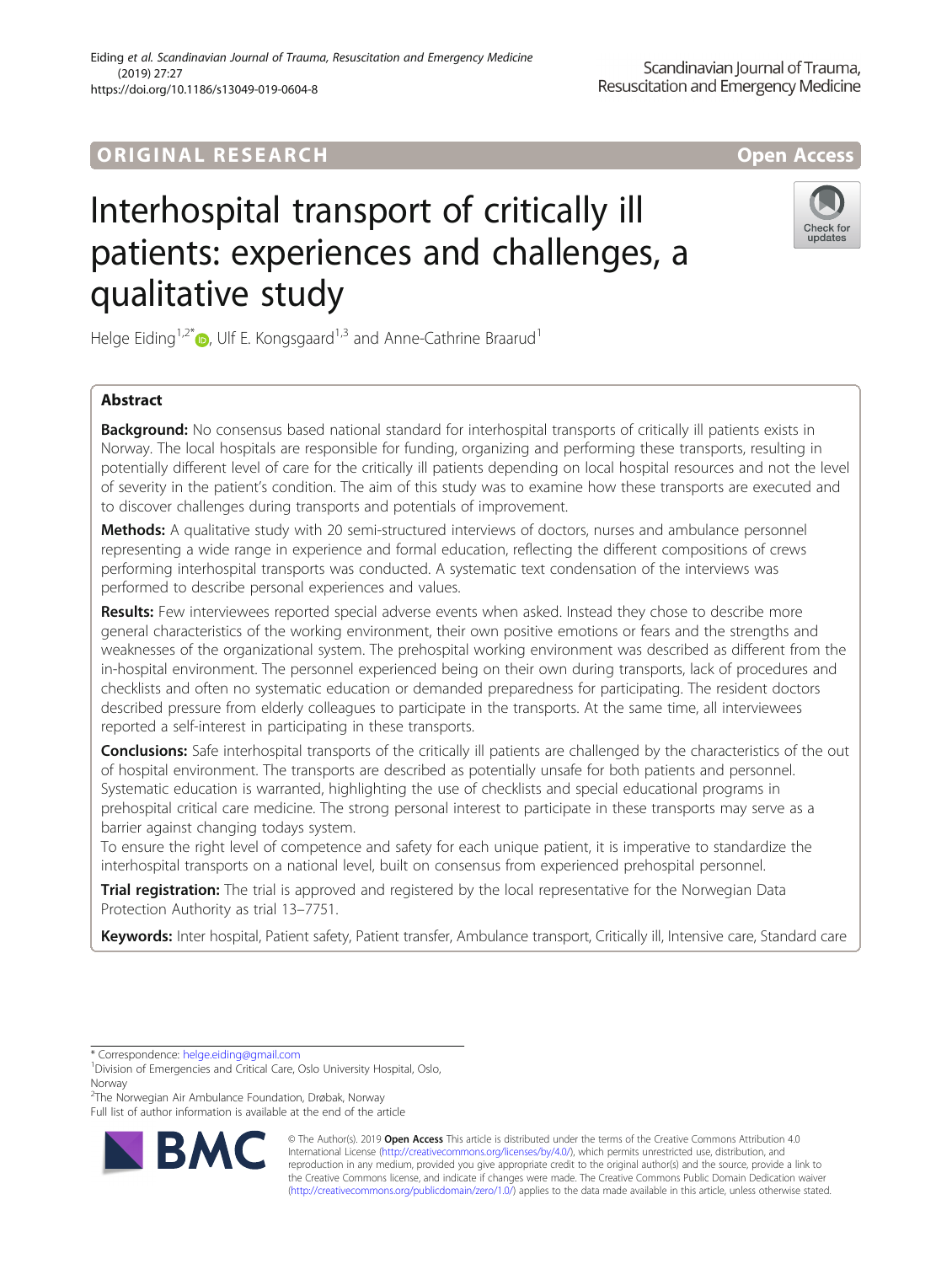#### <span id="page-1-0"></span>Background

There is an increasing need for interhospital transport of critically ill patients. This demand is a consequence of the specialization and regionalization that is intended to improve outcomes within intensive care [[1,](#page-8-0) [2\]](#page-8-0).

Interhospital transport of critically ill patients may be needed if additional technical or medical care is not available at the patient's location. Norwegian standards on how to perform anesthesia [[3](#page-8-0)] and in-hospital critical care [[4\]](#page-8-0) exist, but there are no national standards for interhospital transport. According to The Norwegian Patient Safety Program [[5](#page-8-0)], the hospital trusts are responsible for establishing and implementing guidelines and standards for patient care. The hospital trusts are responsible for both organizing and funding interhospital transports according to the Specialized Health Services Act [[6\]](#page-8-0).

Furthermore, there are no defined national requirements regarding the medical or technical equipment or on the education or clinical experience of personnel accompanying the transport of critically ill patients. There are four main compositions of crews performing these transports in Norway; regular ambulances with emergency medical technicians (EMT), temporary staffed ambulances with either additional nurses or residents in anesthesiology and specialized transport units with experienced anesthesiologists [\[7\]](#page-8-0). In Norway it is in general the anesthesiologist who staff the specialized transport units, making it rare for other specialists to participate.

Knowing that these transports are expensive, logistically challenging, and high-risk in regard to adverse events [[8](#page-8-0)], the issues of organization, patient safety and quality of interhospital transport must be addressed [\[9](#page-8-0)]. Thus, to learn more about how these intensive care transports are performed and experienced by the crew members, in-depth interviews with healthcare personnel who perform interhospital transports of critically ill patients on a regular basis was conducted.

#### Methods

A total of 20 unique interviews were conducted from June 2013 to September 2014. For a description of study subject, see Table 1.

#### Inclusion criteria

Emergency medical technicians, nurses, residents and staff anesthesiologists who had experience transporting patients in need of intensive care between hospitals were eligible for inclusion. Personnel from four different hospital trusts run by the South-Eastern Norway Regional Health Authority was included to cover the four main different compositions of crews and accompanying personnel in intensive care transports. The local heads of the Ambulance Service, Department of Anesthesiology

|  | Table 1 Description of study subjects |  |  |
|--|---------------------------------------|--|--|
|--|---------------------------------------|--|--|

|     |                            |   |                             | Experience in years                                                                                                                           |
|-----|----------------------------|---|-----------------------------|-----------------------------------------------------------------------------------------------------------------------------------------------|
| Α   | 3                          | 0 |                             | $38 - 52$ $11 - 20$                                                                                                                           |
|     |                            |   |                             |                                                                                                                                               |
| IA  |                            |   |                             |                                                                                                                                               |
| AS. | $\overline{3}$             |   |                             |                                                                                                                                               |
| IS  | 3                          |   |                             |                                                                                                                                               |
|     |                            |   |                             |                                                                                                                                               |
|     |                            |   |                             |                                                                                                                                               |
| AL  | 3                          |   |                             | 45-58 20-24                                                                                                                                   |
|     | 20                         |   |                             |                                                                                                                                               |
|     | Resident, anesthesiology L |   | Label N F<br>$\blacksquare$ | Age<br>$2 \quad 2 \quad 36-42 \quad 16-18$<br>2 57–58 20–32<br>$-3$ 41-53 9-13<br>$6\quad 3\quad 31-40\quad 0.5-3.5$<br>$11$ $31-58$ $0.5-32$ |

N; numbers, F; female, EMT; Emergency Medical Technicians

and Air Ambulance Department were asked to find available interview subjects and set up appointments for the interviews.

#### Research ethics

The study was approved by the local representative for the Norwegian Data Protection Authority. In addition, approval from the local representatives of the included organizations (EMTs, nurses and physicians) and the local leaders of each hospital trust was obtained.

All study subjects received written and verbal information about the major objective of the study, i.e., to "collect personal experience from interhospital transports of critically ill patients". The right to withdraw from the study at any point during or after the interview was emphasized. All study subjects signed a written consent for participation prior to the interview.

All the invited study subjects agreed to participate when they were asked and no one have in retrospect asked to be withdrawn from the study.

#### Data collection instrument

After defining the major objectives of the study to the interviewees, a semistructured interview guide, divided into two main parts, was used. All interviews started with the first part regarding the participant's earlier experience of any specific patient transport leaving a particular impression; "The special transport". The interviews were then shifted towards the second part containing more general topics in order to explore different aspects of the interhospital transport of critically ill patients; "Transports in general". Several alternative sub-questions were set up (Additional file [1](#page-7-0): Interview guide). As the interview was semistructured, there were no set alternative answers.

#### Data collection

The interviews took place during regular working hours in the ambulance or in hospital quarters at each local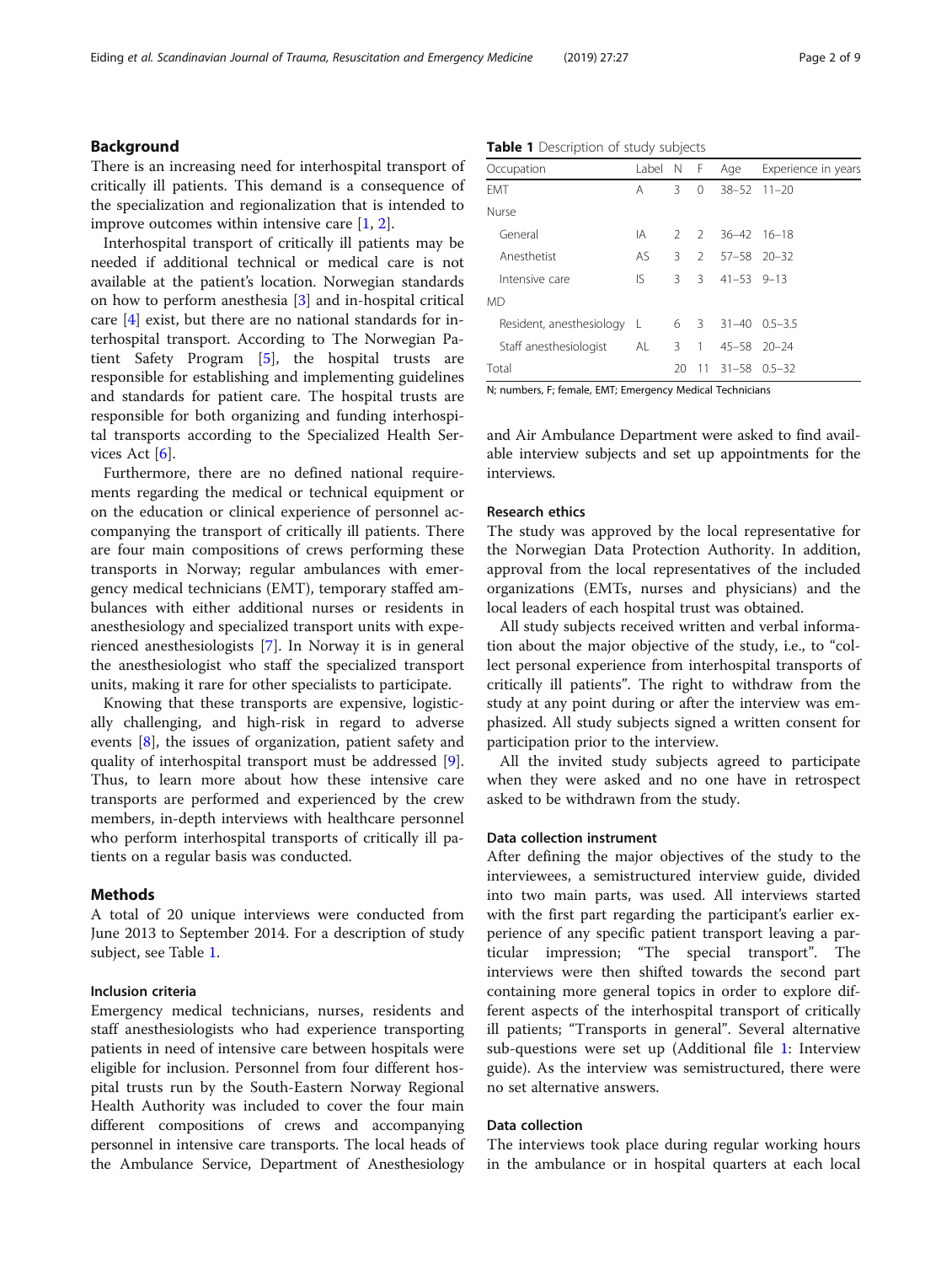and well known. The same two interviewers performed all the interviews and had separate and predetermined roles, thus ensuring uniformity among all the interviews. Both interviewers were specialists in anesthesiology and had several years of clinical experience in prehospital services, including transporting critically ill patients. One interviewer was serving as the Medical Director of the Oslo University Hospital Ambulance Service, and the other was working as an anesthesiologist both in and out of the hospital. It was emphasized that the interviewers did not work on commission from the local hospital leaders.

All interviews were recorded, and two separate recorders were used to ensure backup. The interview was always conducted by the same interviewer. The second interviewer contributed by asking supplementary questions for clarification or more in-depth questioning.

After each separate interview, the interviewers compared the information achieved from the interview with already existing data from previous interviews using a constant comparative method [\[10](#page-8-0)]. The interviewers then terminated further interviews at each study site when they felt saturation was achieved, i.e. when no additional disclosure of new topics or perspectives were discovered during the interviews.

All the interviews were transcribed verbatim into written accounts by personnel familiar with medical writing who proclaimed confidentiality. The transcripts were then stored in a secure server.

#### Data analysis

The data analysis was performed according to Malterud's "Systematic text condensation" [\[11](#page-8-0)] as follows:

#### Total impression in the bird eye perspective

Both interviewers separately read all interviews to obtain a general sense of the interviews and to intuitively identify temporary themes that drew the attention of the reader. These temporary themes may well be separate from the main themes of the interview guide.

#### Identifying and sorting meaning units – From themes to codes

The written interviews were then read with the aim of identifying "meaning units", with a meaning unit covering one or more of the identified temporary themes from step one. This could be text fragments (quotations) containing some information about their personal experience from the interhospital transport of critically ill patients. The meaning units that related to the temporary themes or represented different aspects of the same theme were then organized into code groups. The codes were developed and adjusted several times, ending up

with four code groups. The quotations were labeled with letters representing different professions (Table [1\)](#page-1-0) and numbers representing each unique contributor.

#### Condensation – From code to meaning

The interviewers then collectively discussed and sorted all 108 of the identified meaning units into subgroups. All subgroups should mediate the essence from several stories, not only a chain of separate descriptions. (Additional file [2](#page-7-0): Meaning units sorted into topics). Eighteen subgroups of meaning units were identified (Table 2).

#### Synthesizing – From condensation to description and concepts

The meaning units were synthesized into analytic text, choosing quotes to represent or complement the analytical text describing the interhospital transport of critically ill patients.

#### Results

#### Organization and education

#### Hospital organization and draining of personnel resources

Several interviewees reported suboptimal in-house staffing when a patient needed transport, thus draining the hospital of medical personnel. One of the interviewees

| Table 2 Code groups and subgroups |  |  |  |
|-----------------------------------|--|--|--|
|-----------------------------------|--|--|--|

|           | Code group Organization and education                                              |  |
|-----------|------------------------------------------------------------------------------------|--|
| Subgroups | Hospital organization and draining of resources                                    |  |
|           | Clinical guidelines and checklist                                                  |  |
|           | Inner checklist                                                                    |  |
|           | Training and preparedness for intensive care transports                            |  |
|           | Learning by doing and learning from others                                         |  |
|           | Code group The out-of-hospital environment                                         |  |
| Subgroups | Concern for the out-of-hospital transport of critically ill<br>patients in general |  |
|           | Comparing out-of-hospital work to in-hospital work                                 |  |
|           | Time consuming                                                                     |  |
|           | Patient information report                                                         |  |
|           | Creating margins                                                                   |  |
|           | Code group Personal attitudes                                                      |  |
| Subgroups | Self-interest                                                                      |  |
|           | Lack of worry                                                                      |  |
|           | Relying on chance                                                                  |  |
|           | Being a hostage                                                                    |  |
|           | Code group System attitudes                                                        |  |
| Subgroups | To call for help and collegial assistance                                          |  |
|           | Being forced out of the comfort zone                                               |  |
|           | Patient safety awareness                                                           |  |
|           | Reporting on adverse events                                                        |  |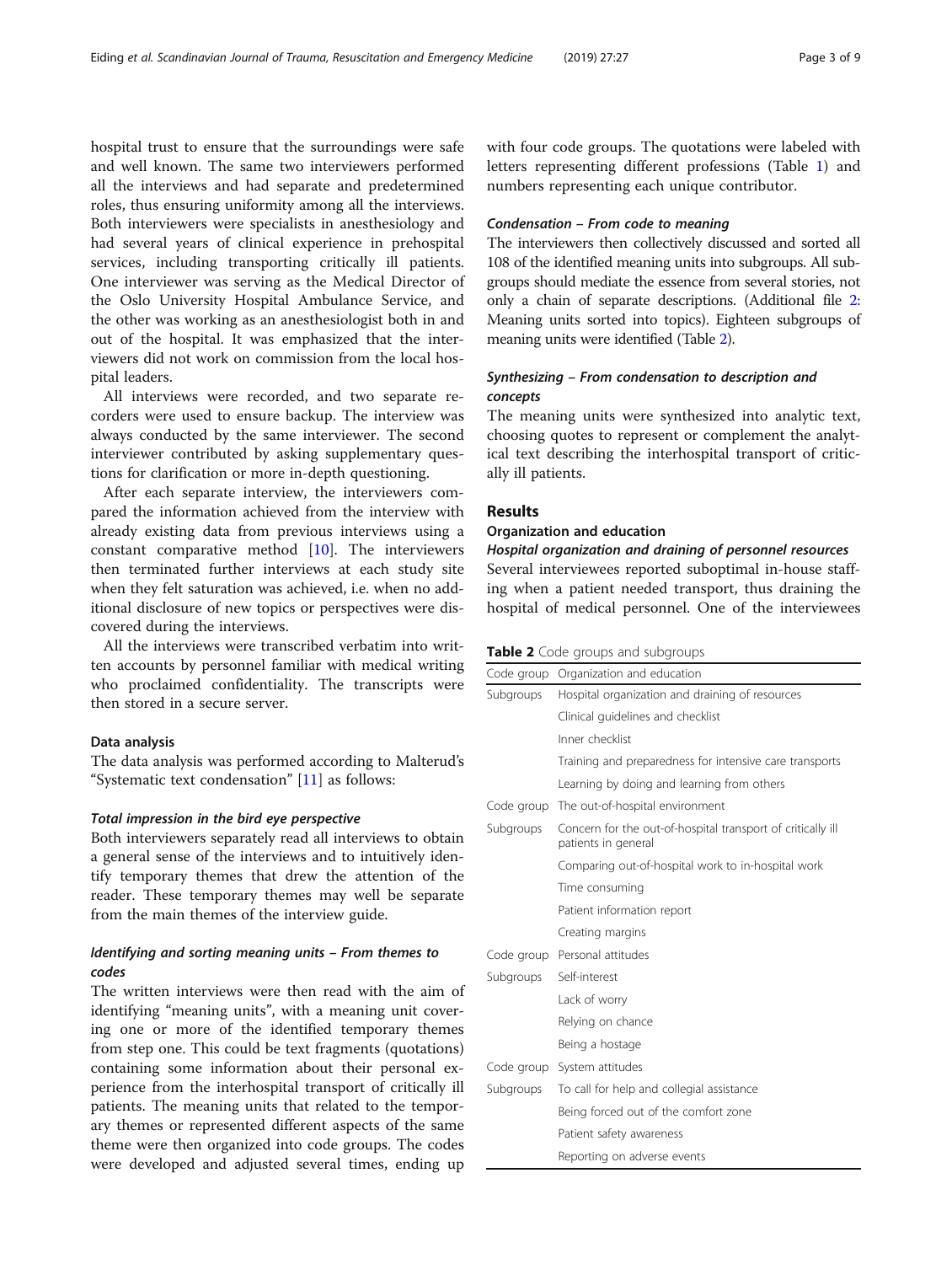reported a discrepancy between planned staffing and actual staffing pertaining to out-of-hospital transports. Another interviewee described a lack of physical resources, such as emergency ambulances.

… of course, officially we have someone who is on call for transport, but it's not always we have the staff for this … (AS1 p15).

#### Clinical guidelines and checklists

Some interviewees reported a lack of clinical guidelines for interhospital patient transport; others reported having problems finding these guidelines in the local patient safety system. The different professions had various opinions of the importance of clinical guidelines and checklists. The doctors described an interest in guidelines but revealed difficulties in finding these when needed. Other interviewees reported that guidelines existed but that they were neither fully implemented nor mandatory. None of the interviewees mentioned checklists spontaneously. When asked directly about checklists, many interviewees felt that checklists were mostly lacking or they did not know whether they existed. Some interviewees did not see the importance of having checklists.

… no, we don't have a system in place … so it depends on the person … (AL2 p4I).

… checklists would of course be a big support … then I would've perhaps felt safer at an earlier stage … (IS3 p11).

#### Inner checklist

Several nurses and doctors claimed to use their own "checklists", which they described as a "personal mental list" that they remembered. These personal checklists were not written or shared between personnel.

… there is no actual checklist, we should definitely have this, but we don't. I have my own order of things, I kind of have my own checklist, in my head … (L2 p5).

… the safety routines you have, they are sort of in your spine … you don't always feel like you are in control … (AS3 p17).

#### Training and preparedness for intensive care transports All professions agreed on the necessity of specific training, both medical and technical, for performing these transports.

Many interviewees felt they were expected to participate in the interhospital transport of critically ill patients despite lack of training. Several interviewees described the possibility of supervision as a one-time-only experience. Many of the doctors were concerned with lack of practice and called for more competence and experience to be able to recognize and handle potentially dangerous situations during transport. Several of the interviewees disclosed having performed intensive care transports alone without having had any experience performing intensive care treatment.

… one of the criteria for success is that the doctors shouldn't just come along as a support without them knowing the equipment … I think it would be much better if you knew the equipment yourself as well … especially when things start to fall apart … (AL1 p10).

… not truly … not like proper scheduled training, it was more like an experienced nurse that kind of said it would be a good idea, to take this or that along with you. That was kind of the training, not the way you would think training would be … (IS3 p5).

#### Learning by doing and learning from others

After a number of transports, personnel are expected to gain experience on their own, which is described by many as "learning by doing". They described themselves as better qualified and able to complete a safer transport after having had their own experiences. Some of the interviewees had suggestions on how the education should be implemented as a whole. They emphasized the importance of learning from adverse events experienced by colleagues. Some interviewees gave examples of good arenas for learning from others, such as short courses and meetings. One doctor suggested simulation and a more systematic education.

… what's important is passing on your experience to others you know, not everyone has to make the same mistake to discover that something was stupid … (AL1 p9).

#### The out-of-hospital environment

#### Concerns for the out-of-hospital transport of critically ill patients in general

All participants described many factors of insecurity that potentially add to a stressful workload during these transports. They all felt they were on their own regarding decision-making or emphasized the load of working on your own. Many of the interviewees expressed that during the mission, they wished for the transport to be over as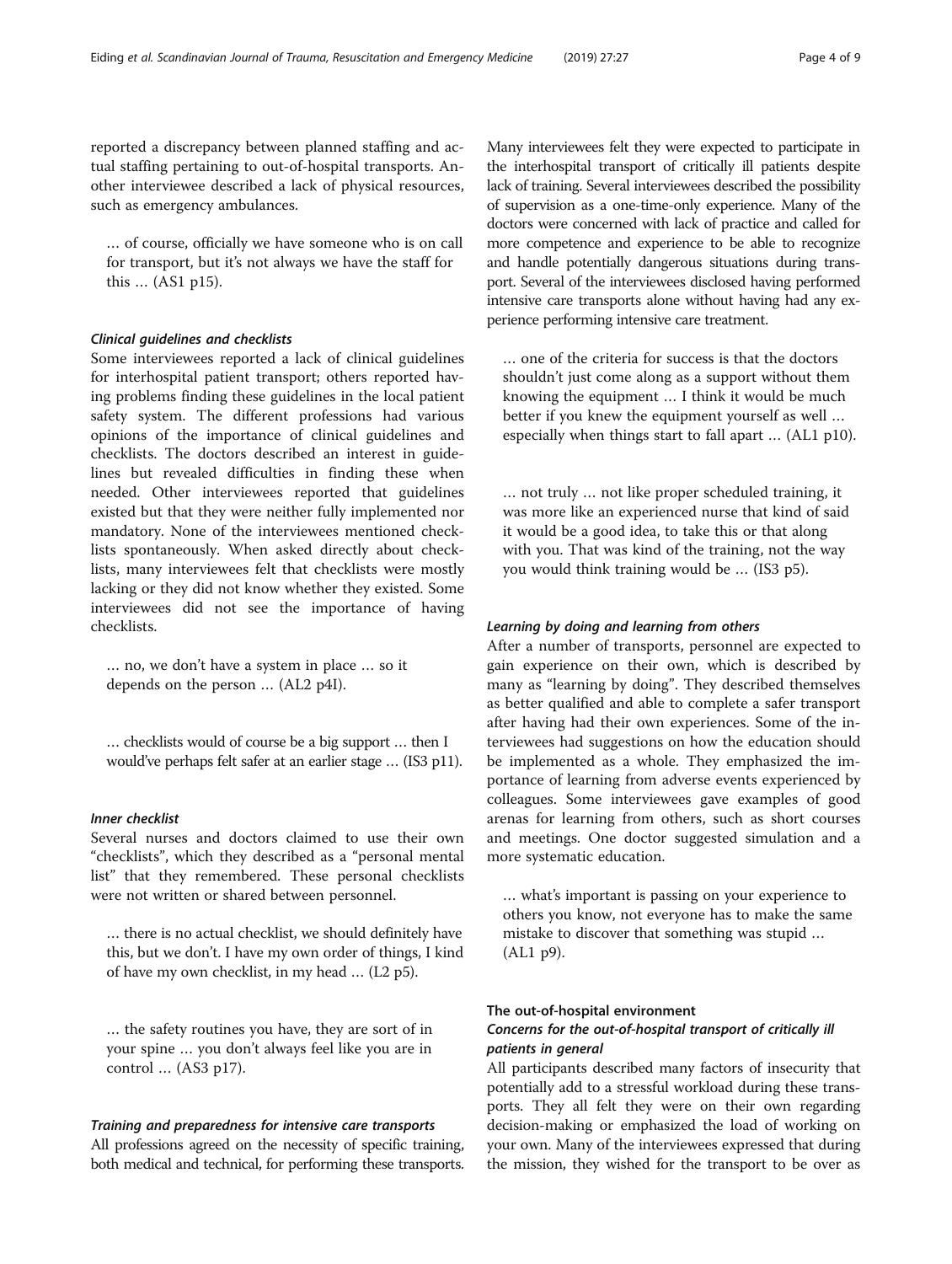soon as possible. One of the junior doctors described how working alone away from the safety of the hospital makes both themselves and the patient vulnerable.

… many of these patients are literally dying all the time … (IA2 p15).

#### Comparing out-of-hospital work to in-hospital work

Regardless of their education or experience, all the participants emphasized the striking difference between working in and out of the hospital. The out-of-hospital challenges were described as diverse, from many small hindrances sometimes adding up to the extreme stress of feeling completely alone with a deteriorating critically ill patient. They described that patients were more unstable when transported. The patients' physiology often deteriorated during transport, making even a short transport with a stable patient potentially challenging. The parameters of medical equipment were described as less precise and sometimes not even possible to collect during transport. For these reasons, the out-of-hospital monitoring often had to be more extensive than in-hospital monitoring.

... they (the hospital staff) don't quite understand the fact that you have much less resources, you don't have any backup … you can't take a break, you have to sort out basic things like the oxygen supply and things like that … they think it is the same thing (out-of-hospital and in-hospital) but it is two very different places … (AL3 p6).

#### Time consuming

Interhospital ambulance transports were described as time consuming. Several interviewees emphasized the discrepancy between the time spent on the road and the total time of the mission. They described this by how time consuming it is to prepare and stabilize the patient, collect patient information, and adjust medication and medical equipment prior to transport. One of the interview subjects even described having to compromise between the use of time and how many safety measures would be necessary.

#### Patient information report

Several of the doctors were worried that vital information regarding the patients was lost during handovers both pre- and post-transport. Sometimes, this loss of information was due to a lack of attention from the receiving personnel. Some interviewees felt that the hospital personnel wanted to be relieved of the patient responsibility as soon as possible, thus under-communicating vital information and not understanding the importance of this information for out-of-hospital personnel.

… I do notice … that when you handover and people don't listen to you, it feels as though the message shrinks, and you may forget to say things you thought were important … (AL2 p5).

#### Creating margins

The experienced anesthesiologists spontaneously emphasized the importance of "creating margins" to secure safe patient transport. This topic was not mentioned by any other working group. "Creating margins" included everything from details such as securing intravenous lines and pharmacological relaxation of the patient to stabilizing and even changing the treatment of the patient prior to transport. They explained "creating margins" as working systematically to reduce or even eliminate the risks during transport. One of the respondents repeatedly used the expression "ensure" in order to explain the way of working outside of the hospital. Another respondent compared the preparations for adverse events during transports to athletes' preparations prior to a competition.

… the transport medicine, partly the emergency medicine, but especially the transport medicine, is about being systematic and creating margins … (AL1 p17).

#### Personal attitudes Self-interest

Most of the participants expressed some degree of positive self-interest in participating in prehospital work in general and especially in the interhospital transport of critically ill patients. Transporting these patients was often explained as a good way to learn emergency medicine. Several of the doctors experienced being forced to step up to the challenge and thereby learn decision-making. Some subjects described the out-of-hospital experience as a kind of entertainment and something covering the need for a "break" from everyday work.

… it is kind of like a fearful joy, because, it is actually kind of fun in a way … (L3 p2).

… when people suddenly show trust toward you … I do enjoy that … (IA2 p6).

#### Lack of worry

Several of the nurses spontaneously described these transports as easy to perform and felt no reason to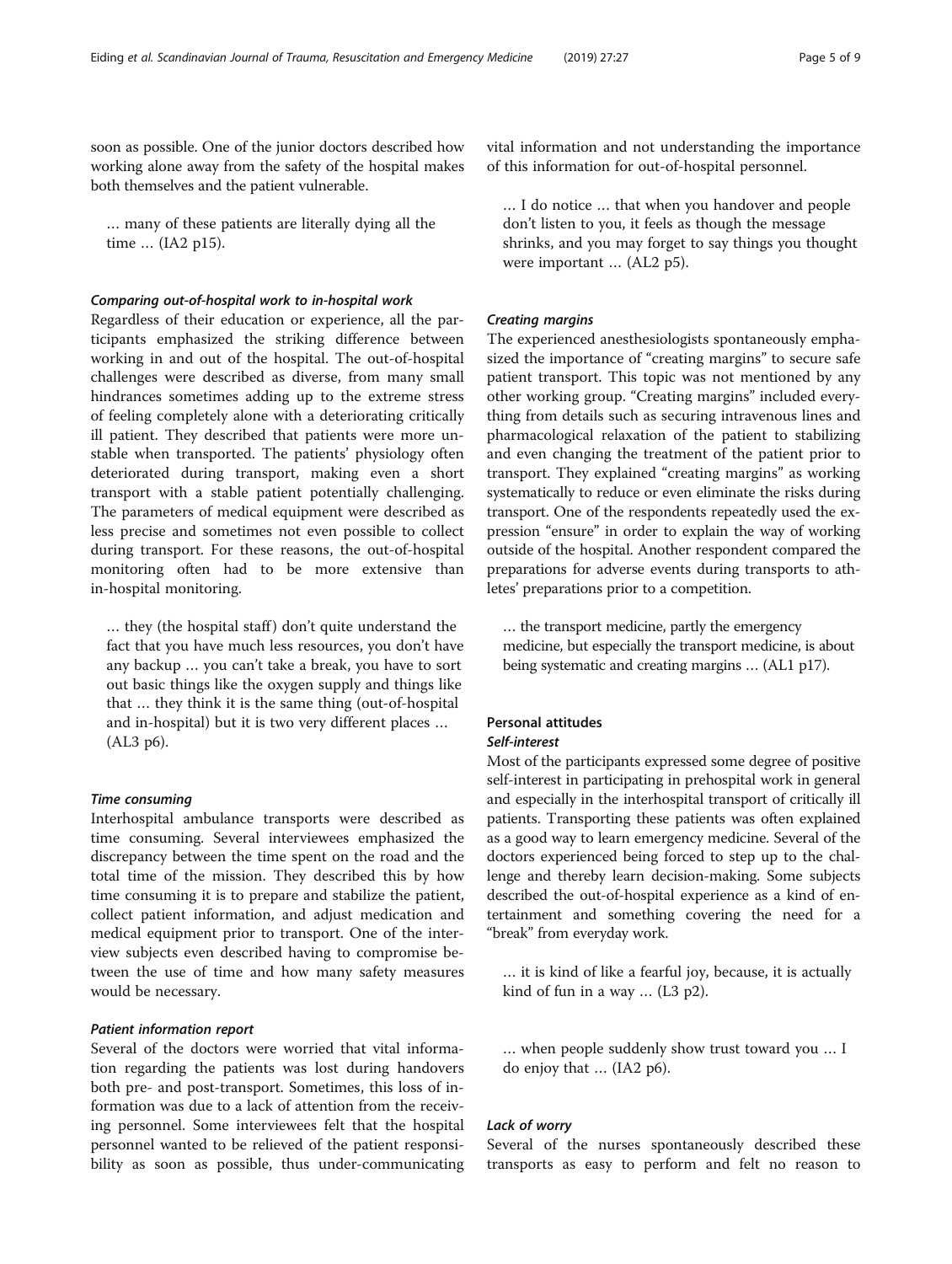… the intensive care transfers are actually often the safest ones, because the patients there are properly prepared, even though they are very ill, they still, in a way, have all the right monitoring and they have secured airways ... (AS3 p5).

#### Relying on chance

Some of the personnel considered themselves to be lucky when adverse events and patient deterioration were avoided during transports, while others expressed the hope of avoiding challenging clinical situations in future transports.

… now, I have actually been very lucky, as in the fact that the patients I have transferred have been stable, and it has sort of all gone well … (IS1 p5).

#### Being a hostage

One staff anesthesiologist expressed the feeling of being a hostage during transport; another regarded his level of competence to be a risk of substandard treatment of the patient and, at the same time, inadequate care of himself as a colleague, being expected to participate in these transports.

… we all felt that it was unsafe (intensive care transfers as a junior doctor), we all sat there and held the tube, hadn't even been inside an ambulance before … and the consultants didn't want to go, so I remember that we were the ones who were sent, we didn't even know how to intubate, so you kind of became a hostage, like a substitute for a bad fixation of the tube, that was kind of what is was like … when I think about it now I think it was truly badly done … they (the consultants) didn't dare, they knew it could be dangerous you know … and we were slightly too stupid to understand it … (AL3 p21).

#### System attitudes

#### To call for help and collegial assistance

Most of the interviewees explained how inexperienced personnel are offered the opportunity to call a colleague when in need during transports to compensate for their lack of skills and knowledge. This offer was described as a safety measure for both doctors and nurses during transports. Some of the inexperienced doctors described it as comforting to know they could

call someone to discuss ongoing treatment or patient deterioration.

… you should talk to others, you should "call a friend" if you are in need, it is possible to call others both in the hospital where you are picking up but also definitely at the receiving hospital, you could also call others who are experienced with patient transports … (AL1 p15).

#### Being forced out of the comfort zone

All the residents gave the impression of being under pressure. They felt they were expected to work outside of the hospital even though they felt incompetent due to a lack of experience and education.

… I do remember, in the beginning I felt forced … and I did say that I was not comfortable with this, and that I truly didn't want to do this, but few seemed to truly understand … (L1 p19).

… so I do think it is a stress factor just being at call actually, the fact that you could get sent out, and be completely on your own … (L2 p12).

#### Patient safety awareness

All the interviewees discussed patient safety when asked about the topic specifically. The experienced anesthesiologists were particularly concerned with this and shared many self-experienced stories concerning patient safety in general. One of the subjects used the resemblance to aviation safety when evaluating patient safety. Formalized education, medical treatment protocols, learning from others and checklists were also mentioned as parts of a patient safety system.

… the aviation industry stopped measuring their quality by the number of accidents ages ago because they (accidents) are very rare … so we cannot use the fact that someone died during transport or not … luckily, not many die during the transport, and that is a good thing, but that doesn't mean that the rest of it is any good … (AL1 p31).

#### Reporting on adverse events

The interviewees were not asked specific questions about reporting adverse events, but several still mentioned the topic. Lack of oxygen supply and battery capacity during transport was pointed out as well-known events for the novice personnel, but no specific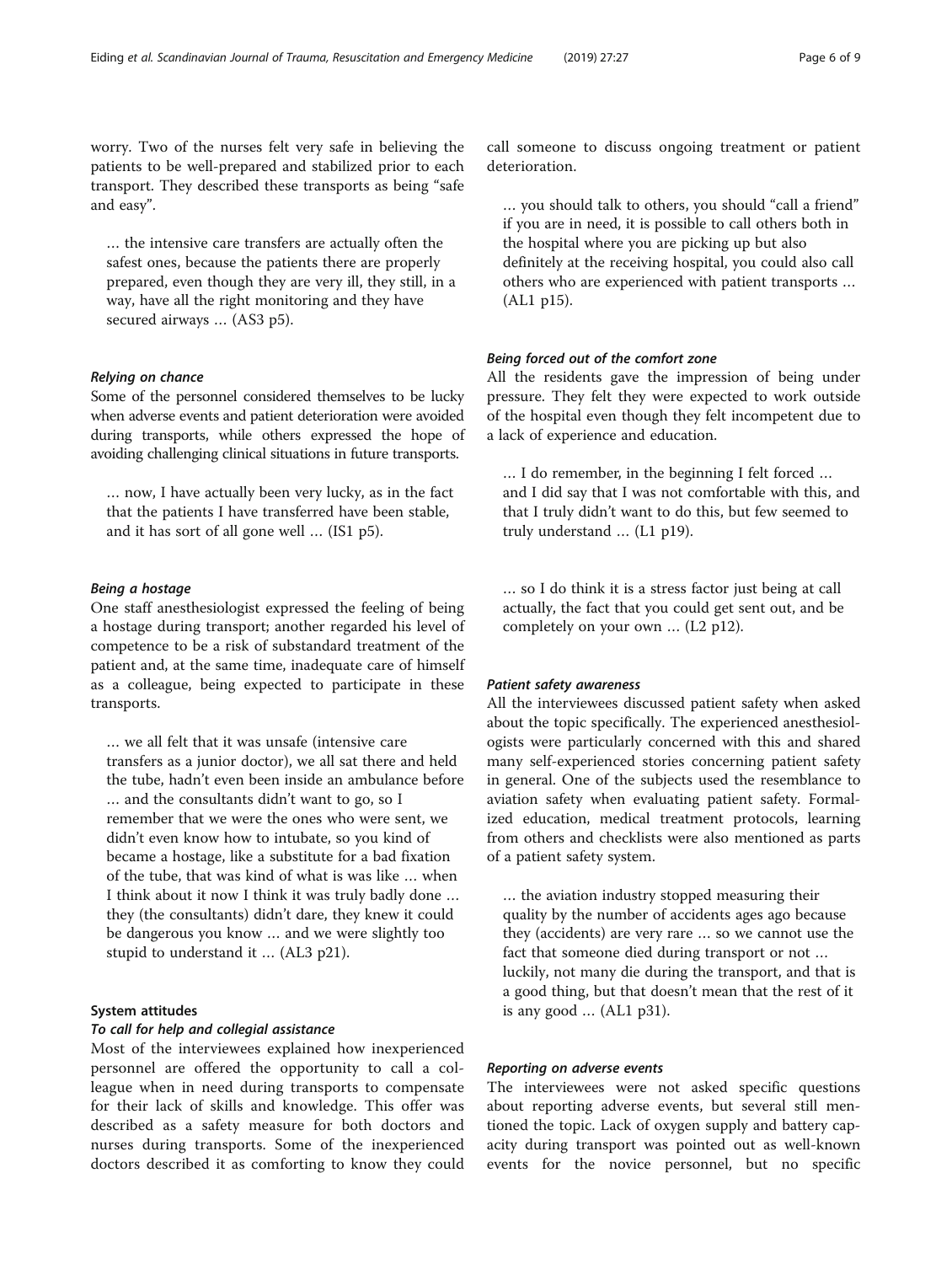transports where this had occurred was actually brought up. Some interviewees had experienced that adverse events were not necessarily reported and proposed several explanations for this. Some participants described reporting adverse events as uncomfortable, while others described reporting these events as time consuming.

… a lot of things do happen that should have been reported as an adverse event, but it does take time to actually sit down and write in Synergy (registration system for adverse events) …

some people may even think this is uncomfortable to do as well, especially if colleagues are involved … (AS1 p19).

#### **Discussion**

To learn more about personal experiences, episodes, values and interaction, Malterud recommends the use of qualitative methods [[12\]](#page-8-0). In-depth interviews were chosen, being a method recommended for revealing personal experiences and ethical values. The interviewers had personal field experience from prehospital patient transports and from former use of in depth interviews in research. They both had a theoretical background that supported their choice of topics for the interviews. To enhance the reliability and validity of the interviews, the conceptual framework, communication process and analysis of the text was addressed and thoroughly discussed in the planning of the study.

Knowing that the interhospital transport of critically ill patients is organized in mainly four different ways, individuals from four specific hospital trusts were eligible for interviews. In qualitative research a limited number of informants can be chosen. The strategic sample size of this study was not decided in forehand but decided to be achieved when the interviews presented a diversity in information, contradictions and paradoxes that could enlighten the research topics. To ensure this, stepwise recruitment and analysis of the richness of information gained decided the number and type of interviewee objects. The participants had a wide range of experience and represented all working organizations (EMTs, nurses and physicians), thus ensuring a maximum variation sampling. In the resident group, a larger number of interviewees were chosen to cover a variation in personal experience with transports. [[13\]](#page-8-0)

There is no official registration of the number of transports performed by each personnel, hence, as a surrogate, the experience in years represents the interviewees experience of interhospital transports.

In our experience, the interviewees were distinct, and the participants individually brought up topics and

themes that provided an accurate description of their experiences. All respondents spontaneously presented both contradictions and paradoxes, indicating reflections at a personal level. Their experiences were often paired with suggestions on how the system could provide better patient safety and a safer working environment. We believe these spontaneous themes and experiences give a true description of the different organizational systems for intensive care transports and not just a socially acceptable description of how the service should be organized.

According to the interview guide, the interviewees were initially asked to share an experience from a transport that made a special impression, followed by their impression of transports in general. We were anticipating stories containing adverse events and even dramatic outcomes [[14](#page-8-0)], but surprisingly few of the interviewees gave any details of adverse events except general comments on running out of battery or oxygen.

The interviewees presented working environments with a striking lack of educational systems, procedures and checklists for the transport of critically ill patients. All participants described having a great self-interest in participating in these transports. The residents emphasized this despite worries about own personal suitability for the work and lack of specific education. Expectations from the consultants on duty were sensed as a pressure to participate, especially by the interns. The combination of self-interest and sensed expectations can potentially facilitate an unsafe environment for both the personnel and this vulnerable patient group.

The out-of-hospital treatment of critically ill patients should be of the same quality and safety level as in-hospital treatment [[15](#page-8-0)], but there is no consensus on a standard for the transfer of intensive care patients in Norway. These transports are performed under different routines, with different equipment, with few if any checklists and by different professions with variable experience from different hospital trusts run by the South-Eastern Norway Regional Health Authority.

Many of these transports were described as challenging for the local hospital resources on call, often resulting in the least experienced personnel being forced to participate in these transports, only offered the opportunity to call a senior doctor during transports as a safety measure. In reality we believe this safety measure only to be a method of verbal moral support, demanding the inexperienced personnel en route to understand when to call for help and when to sort out events alone. This may contribute to a false sense of safety for the personnel and thus lower the threshold of participation in the transport of complicated or unstable patients. The inexperienced crew member even described the feeling of being a hostage during these transports due to their felt lack of competence and the feeling of being on their own.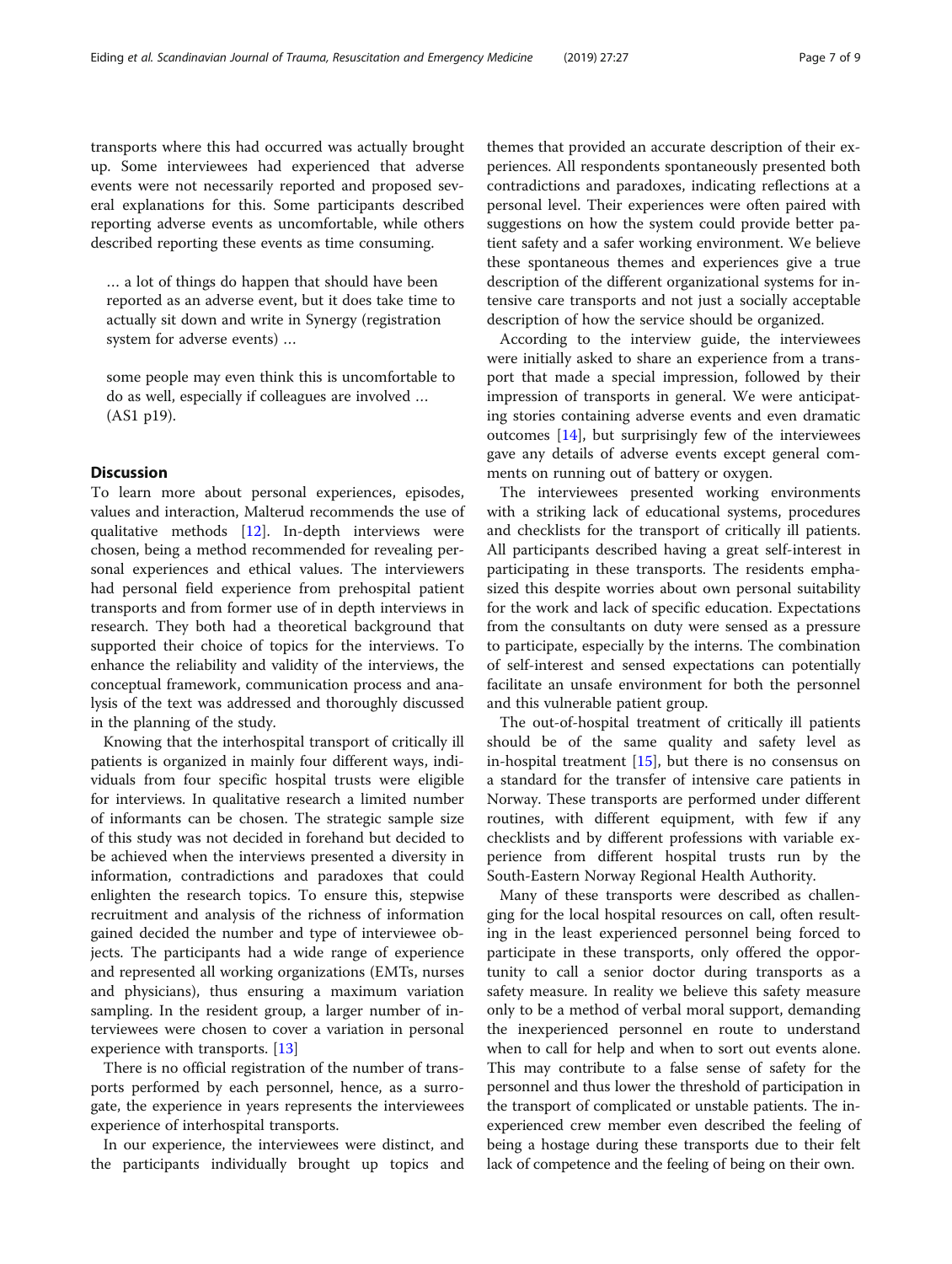<span id="page-7-0"></span>The fact that none of the interviewees discussed checklists until they were asked directly is surprising, knowing that the use of checklists influences important working processes in surgery by reducing complication rates and the length of hospital stay [\[16\]](#page-8-0), and during transports, is associated with a reduction of adverse events [\[15\]](#page-8-0). The creation of personal inner checklists based on self-experienced adverse events and needs derived from prior transports, in our opinion shows that the performance as a whole was left to chance during these transports.

Transporting the critically ill patient is more time consuming than just the transport itself, often demanding stabilization and even a change of treatment prior to leaving the hospital. This point was emphasized only by the experienced doctors, describing the importance of "creating margins" for the patient by spending more time initially to facilitate a safer transport. [\[17\]](#page-8-0)

The out-of-hospital environment was described as very different from the in-hospital environment by most of the participant. The more experienced personnel emphasized not being able to trust the equipment for surveillance and being alone or deprived of resources while caring for unstable patients out-of-hospital. The in-hospital colleagues are often perceived as ignorant of the out-of-hospital challenges, independent of, and even despite of, their in-hospital skills [[18\]](#page-8-0). This ignorance may result in the underreporting of challenges in patient treatment during the handover and thereby increase the potential challenges during transports.

The interviews revealed how participants with increasing experience became increasingly more aware of safety issues and the necessity to prevent adverse events. The different levels of reported concern for performing interhospital transports of critically ill patients may be a Dunning-Kruger-effect [[19](#page-8-0)], which suggests that those with little experience, as a result of ignorance, accept the risk of transport on behalf of the patient. This Dunning-Kruger-effect, combined with the large degree of self-interest in performing these transports focusing not on the patient but on fail-and-learn based self-education, might explain the willingness to accept the system as it is.

The participants also identified hindrances in reporting adverse events, such as time consuming systems and the fear of revealing the events to colleagues thus resulting in the underreporting of adverse events.

The skills of working with critically ill patients outside of the hospital must be systematically learned, as in all medical disciplines, including knowledge of how to create margins to transport the patient safely. We find that this provides a potential for structured education and learning from others instead of requiring that all personnel have to experience all the pitfalls of out-of-hospital transports on their own.

Having a national standard could guide the level of competence needed depending on the patient's condition, similar to in-hospital critical care, and thereby

define the level of education needed for the personnel who accompany critically ill patients. [[18](#page-8-0)]

#### Conclusion

Interhospital transport of critically ill patients was described as time consuming, draining of local hospital resources, logistically challenging and potentially unsafe for the patients.

Most of the personnel warranted systematic education and wanted to learn from more experienced personnel in general and from previous adverse events in particular. Patient safety issues, the use of checklists and special educational programs were highlighted as areas for improvement.

The interviews revealed how the out-of-hospital environment demands special considerations concerning education and system planning. The strong personal interest in participating in the transport of critically ill patients may serve as a barrier against the changes of today's system.

The time for standardizing the transport of critically ill patients is ripe. This standardization should be on a national level and include directions for improving the education and competence of accompanying health personnel, procedures and checklists, and tools for safe handover and decisionmaking both before and during transport. The national transport standard should be built on a consensus from experienced personnel to ensure an appropriate level of demanded competence for each unique patient, thereby securing patient safety.

#### Additional files

[Additional file 1:](https://doi.org/10.1186/s13049-019-0604-8) Interview guide. (DOCX 16 kb) [Additional file 2:](https://doi.org/10.1186/s13049-019-0604-8) Meaning units sorted into topics. (DOCX 26 kb)

#### Acknowledgements

We are grateful to all the interviewees participating in this study.

#### Funding

This study was supported by The Norwegian Air Ambulance Foundation.

#### Availability of data and materials

The datasets used and analyzed during the current study are available from the corresponding author on request.

#### Authors' contributions

All authors contributed to the concept of the study. All authors contributed to the analysis of data, the design of the study and writing the manuscript. All authors read and approved the final manuscript.

#### Ethics approval and consent to participate

Prior to initiation, the study was approved by the local representative for the Norwegian Data Protection Authority (13–7751), the local representatives of the included organizations and the local leaders of each hospital trust. All participants received written and verbal information about the study and the right to withdraw from the study at any point during or after the interview. All study subjects signed a written consent for participation prior to the interview.

#### Consent for publication

Not applicable.